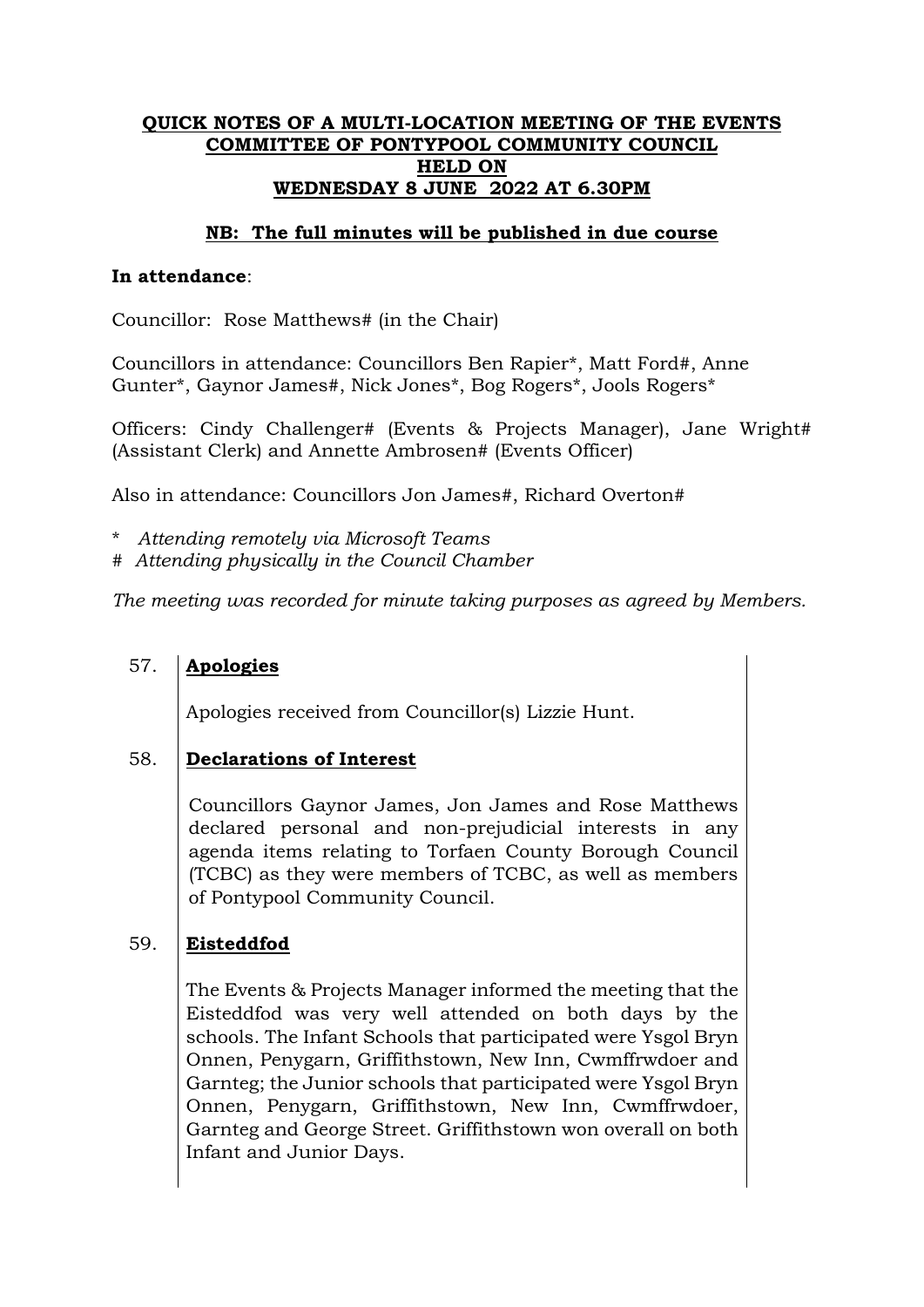Menter Iaith provided the Compere and Judges for both days and the music Judge was Wayne Corrie Beecham and dance Judge Alison Instone. A feedback meeting will be scheduled for June with a detailed report going to the September Events meeting.

# **RESOLVED:**

- (i) that the information be noted
- (ii) that Mrs AA and staff be thanked for the outstanding work on the Eisteddfod.

### 60. **Art Competition**

The Council received a report from Mrs AA, Events Officer in relation to the Art Competition. The theme was the Queen's Jubilee. There were four adult entries and twentyfour junior entries. The entries were judged by representatives from Llantarnam Grange Art Centre who were professionally qualified to judge the entries. The results were as follows:

1st – Kate Evans 2nd – Michael Kelleher

3rd – Russ Jones

# **RECOMMENDED:**

- (i) that the information relayed in relation to the Art Competition be noted.
- (ii) that the three winning entries be sent to Her Majesty the Queen.

### 61. **Poetry Competition**

Mrs AA informed the meeting that the poetry competition is still live, the theme is The Queen's Jubilee (which was also the theme of the Art competition). The closing date is the 17 June and judging will take place on Tuesday 21 June.

A presentation evening will be held on Thursday 7 July at 7.00 pm at Torfaen Museum to which all members will be invited to.

**RECOMMENDED:** that the information in relation to the Poet of Pontypool be received and noted.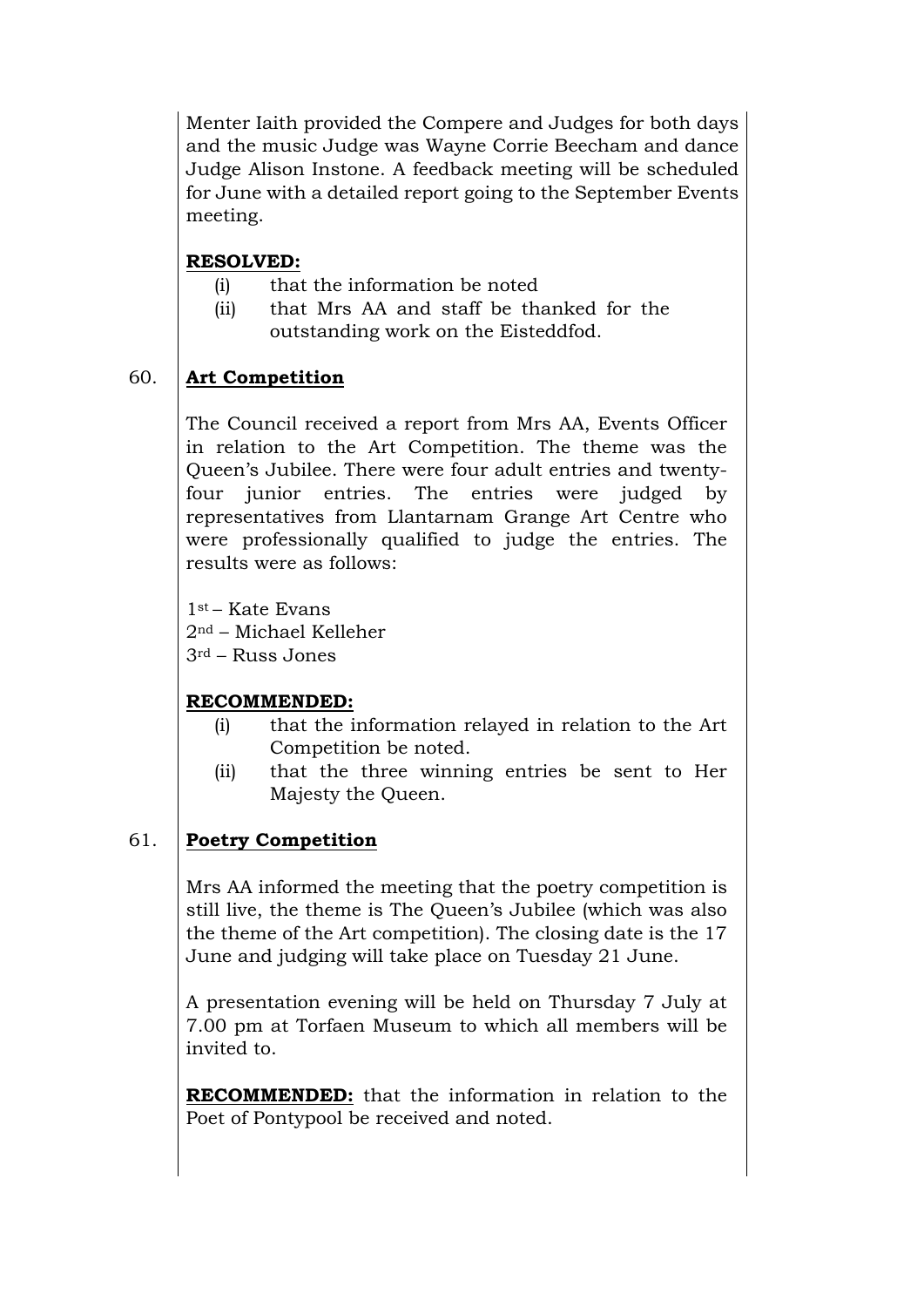### 62. **Party in the Park**

The Committee received a report from Mrs CC, Events & Projects Manager. Party in the Park will be taking place on Saturday 9 July 2022 from 11.00 am to 5.00 pm in Pontypool Park. All members are welcome, an invite would be sent out in due course.

**RECOMMENDED:** that the information relayed by the Events & Projects Officer in relation to Party in the Park be noted.

### 63. **Environmental Quiz**

For the benefit of new members Mrs AA stated that every year the Council hold an environmental quiz for the primary schools of Pontypool which are aimed at year 6 pupils specifically. Teams of six children from each school take place in the quiz of which the questions are based on environmental issues.

The meeting was informed that seven schools will be participating in the quiz which would be held on Monday 20 June at 4.00 pm at Padre Pio school.

# **RECOMMENDED:**

- (i) that the information be noted.
- (ii) that all members be invited to attend the Environment Quiz.

### 64. **Garden Competition**

The Garden Competition is currently live and closes on 11 July. So far there have been eight entries, however Mrs AA stated the entries tend to increase just before the closing date. The two judges are Annette Ramsey from Greenmeadow Community Farm and Robert Williams from the Secret Garden; judging will take place around mid-July.

**RECOMMENDED:** the information in relation to the Garden Competition be received and noted.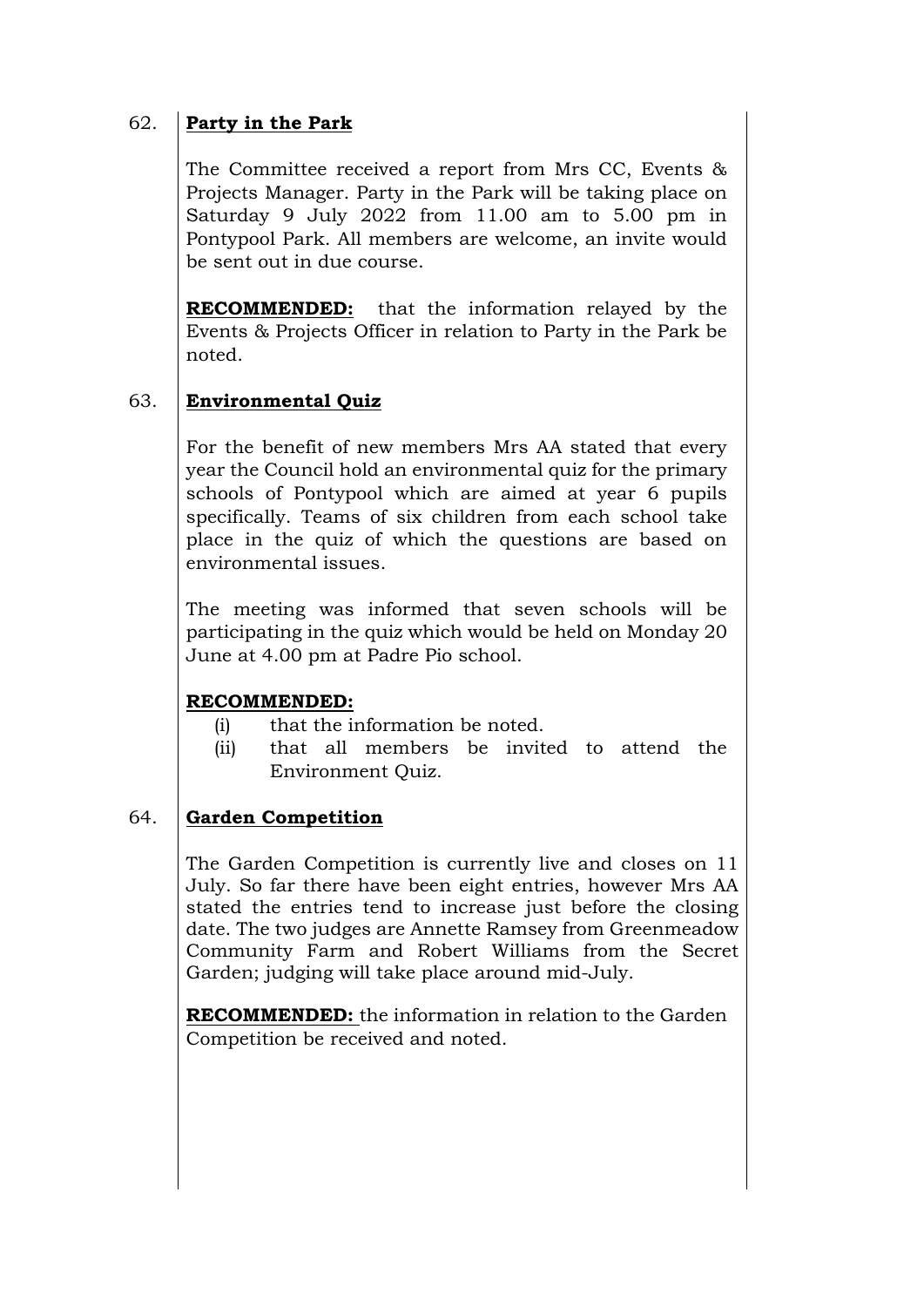# 65. **Platinum Jubilee Best Dressed Window**

In relation to the Queen Jubilee window competition run by the Council the judging took place on Wednesday 1 June and Councillors Mrs Gaynor James and Matt Ford were the judges. There were twelve shops that entered; the winners and prizes were as follows:

1st – Penrhiwgyngi Bakery - £100.00 2nd- Osbourne Lodge Nursery - £60.00  $3<sup>rd</sup>$  – A cut above - £40.00

**RECOMMENDED:** that the information be noted.

Signed by the Chair ………………………………………………….

# **CYNGOR CYMUNED PONT-Y-PŴL Declarations of Interest**

# **MEETING: EVENTS DATE: Wednesday 8 June 2022**

| Name of Member                  | Interest Declared                                                                                                                                                                                                             |
|---------------------------------|-------------------------------------------------------------------------------------------------------------------------------------------------------------------------------------------------------------------------------|
| Councillor Gaynor James         | personal and<br>A<br>non-<br>prejudicial interest in any<br>agenda items relating to<br>Torfaen County Borough<br>Council (TCBC) as<br>a<br>member of TCBC, as well<br>as a member of Pontypool<br>Community Council.         |
| Councillor Jon James            | personal and non-<br>$\mathbf{A}$<br>prejudicial interest in any<br>agenda items relating to<br>Torfaen County Borough<br>Council (TCBC) as<br>a<br>member of TCBC, as well<br>as a member of Pontypool<br>Community Council. |
| <b>Councillor Rose Matthews</b> | personal and<br>A<br>non-<br>prejudicial interest in any<br>agenda items relating to<br>Torfaen County Borough<br>Council (TCBC) as<br>a<br>member of TCBC, as well                                                           |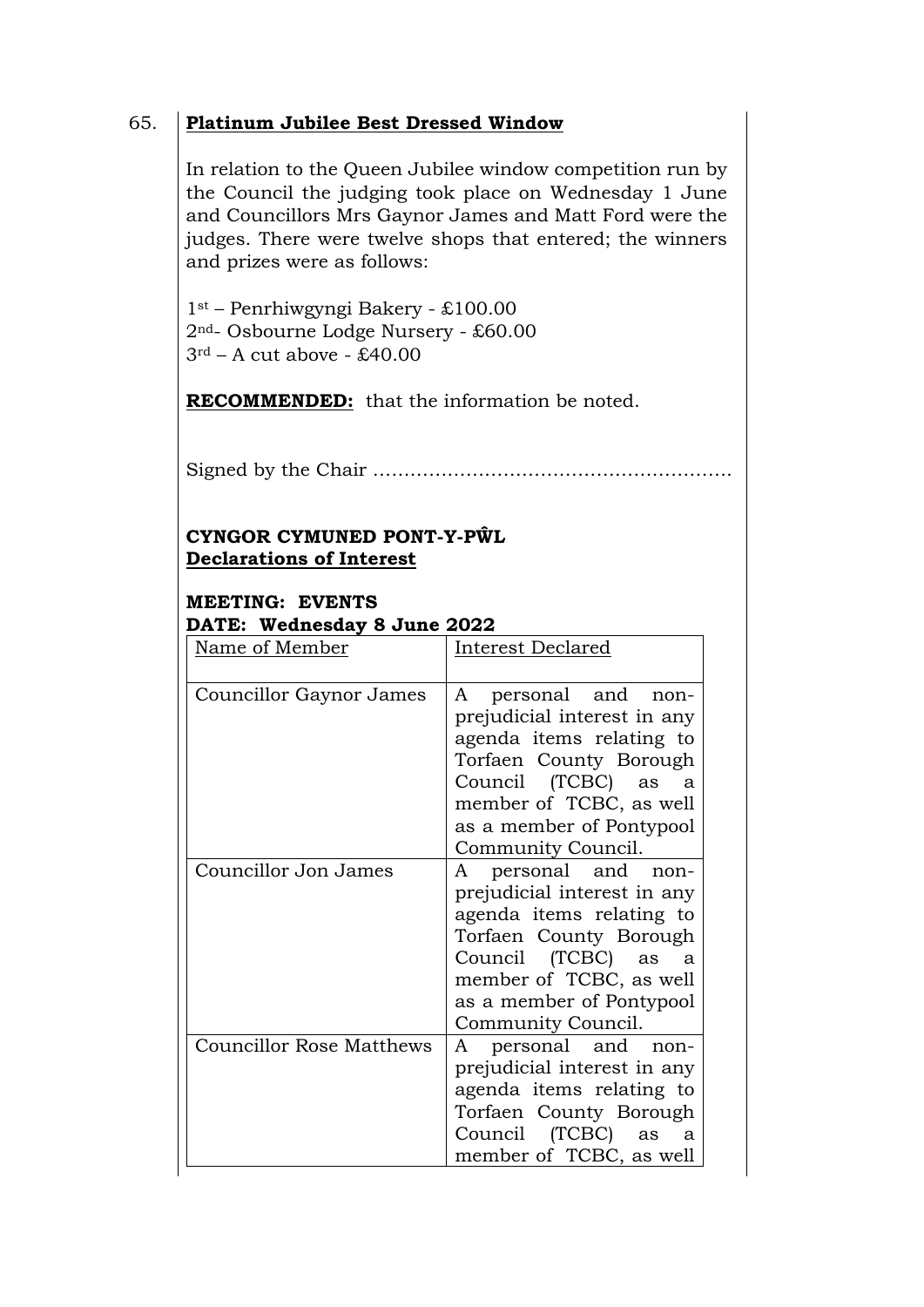|  | as a member of Pontypool<br>Community Council. |
|--|------------------------------------------------|
|  |                                                |
|  |                                                |
|  |                                                |
|  |                                                |
|  |                                                |
|  |                                                |
|  |                                                |
|  |                                                |
|  |                                                |
|  |                                                |
|  |                                                |
|  |                                                |
|  |                                                |
|  |                                                |
|  |                                                |
|  |                                                |
|  |                                                |